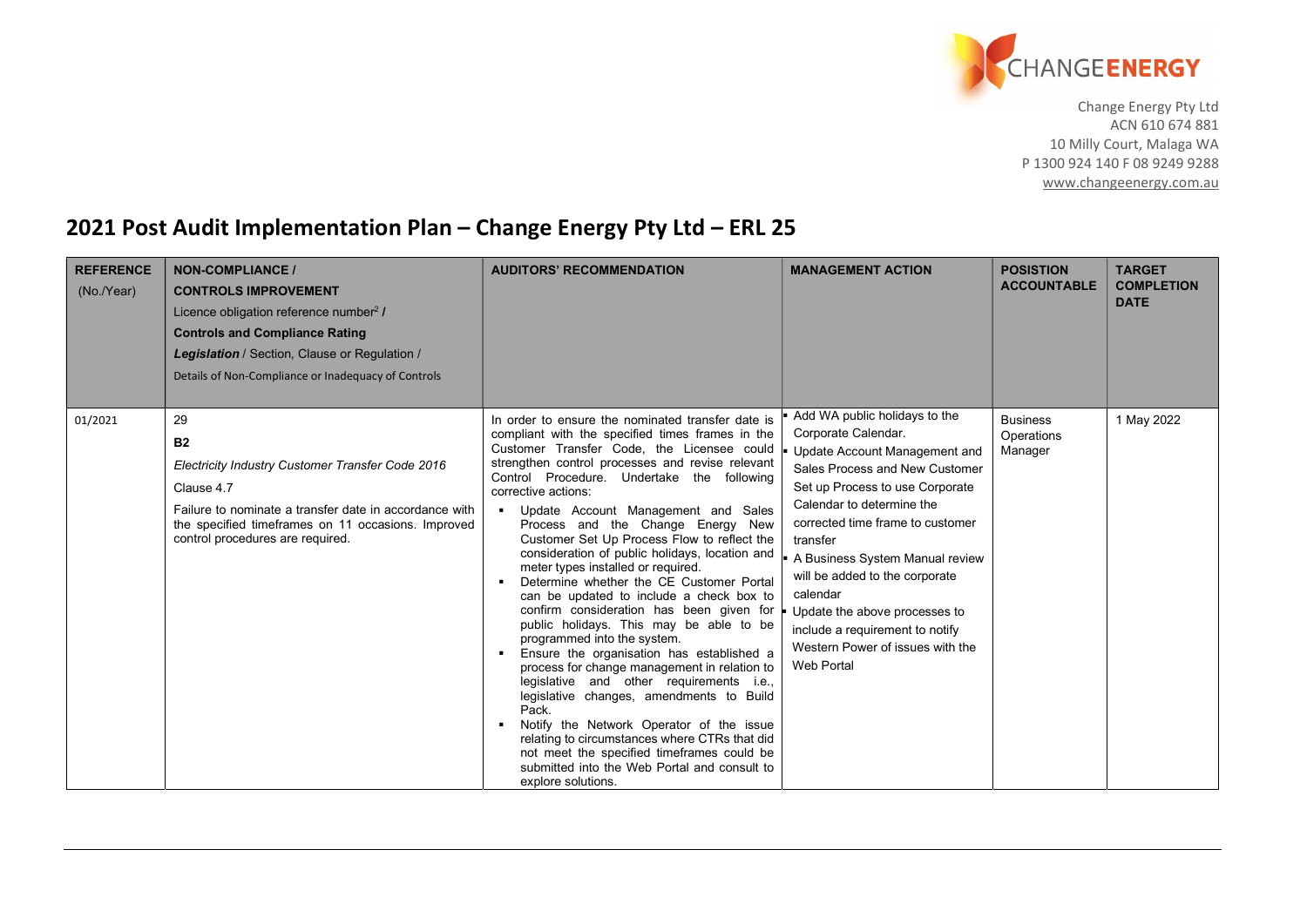

| <b>REFERENCE</b><br>(No./Year) | <b>NON-COMPLIANCE /</b><br><b>CONTROLS IMPROVEMENT</b><br>Licence obligation reference number <sup>2</sup> /<br><b>Controls and Compliance Rating</b><br>Legislation / Section, Clause or Regulation /<br>Details of Non-Compliance or Inadequacy of Controls                                                                                                                                                                                                                                                                               | <b>AUDITORS' RECOMMENDATION</b>                                                                                                                                                                                                                                                                                                                                                                                                                                                                                                                             | <b>MANAGEMENT ACTION</b>                                                                                                                                                                                                           | <b>POSISTION</b><br><b>ACCOUNTABLE</b>           | <b>TARGET</b><br><b>COMPLETION</b><br><b>DATE</b> |
|--------------------------------|---------------------------------------------------------------------------------------------------------------------------------------------------------------------------------------------------------------------------------------------------------------------------------------------------------------------------------------------------------------------------------------------------------------------------------------------------------------------------------------------------------------------------------------------|-------------------------------------------------------------------------------------------------------------------------------------------------------------------------------------------------------------------------------------------------------------------------------------------------------------------------------------------------------------------------------------------------------------------------------------------------------------------------------------------------------------------------------------------------------------|------------------------------------------------------------------------------------------------------------------------------------------------------------------------------------------------------------------------------------|--------------------------------------------------|---------------------------------------------------|
| 03/2021                        | 124<br><b>B2</b><br>Electricity Industry Act 2004<br>Section 11<br>Retail Licence, condition 4.5.1<br>A non-compliance was noted in regards to the failure to<br>include the applicable Type 2 non-compliance in the<br>subsequent annual compliance report. The control<br>environment (i.e. use of internal audit) in relation to the<br>correct collection and handling of data that the Licensee<br>supplies to ERA and/or compliance related activities<br>were not adequate to ensure accurate reporting of<br>information to the ERA | Further develop the 2020 Licence Obligations<br>spreadsheet (note revised version Electricity<br>Compliance Reporting Manual, February 2022) to<br>use as an internal audit tool in the preparation of<br>annual compliance reports to ensure ongoing<br>accuracy and integrity of data reported to the ERA.                                                                                                                                                                                                                                                | Updates to the Business System<br>Manual and underlying processes<br>and procedures from the Audit will<br>address these issues.<br>2020 Licence Obligation<br>Spreadsheet will be updated.                                        | <b>Business</b><br>Operations<br>Manager/<br>CEO | 1 May2022                                         |
| 04/2021                        | 133<br><b>B2</b><br>Code of Conduct for the Supply of Electricity to Small Use<br>Customers 2018<br>Clause 2.3(2)<br>For the duration of the audit period when entering a<br>NSC (i.e. ESA), the Licensee, did not include a<br>reference to general information on the safe use of<br>electricity in the ESA new contract process.<br>135<br><b>B2</b><br>Clause 2.3(5)<br>Subject to subclause 2.3(3), a retailer or electricity<br>marketing agent must obtain the customer's verifiable                                                 | Amend the Terms & Conditions (NSC) to specifically<br>include the requirements of 2.3(2)(g) and (j). Update<br>the BMS, Account Management and Sales Process,<br>Sales Induction Forms, and other information<br>systems to reference the requirements, for example,<br>a link on Change Energy website to refer customers<br>to Western Power Website for information on the<br>of<br>safe<br>use<br>electricity<br>(https://www.westernpower.com.au/safety/safety-<br>at-home/) and Western Power 24 hour telephone<br>number for faults and emergencies. | Update the BMS, Account<br>Management and Sales Process.<br>Update Non-Standard Small Use<br>Contract<br>Add information to<br>https://changeenergy.com.au/how-<br>to-reduce-your-energy-usage/<br>page of Change Energy's website | CEO                                              | 1 May 2022                                        |